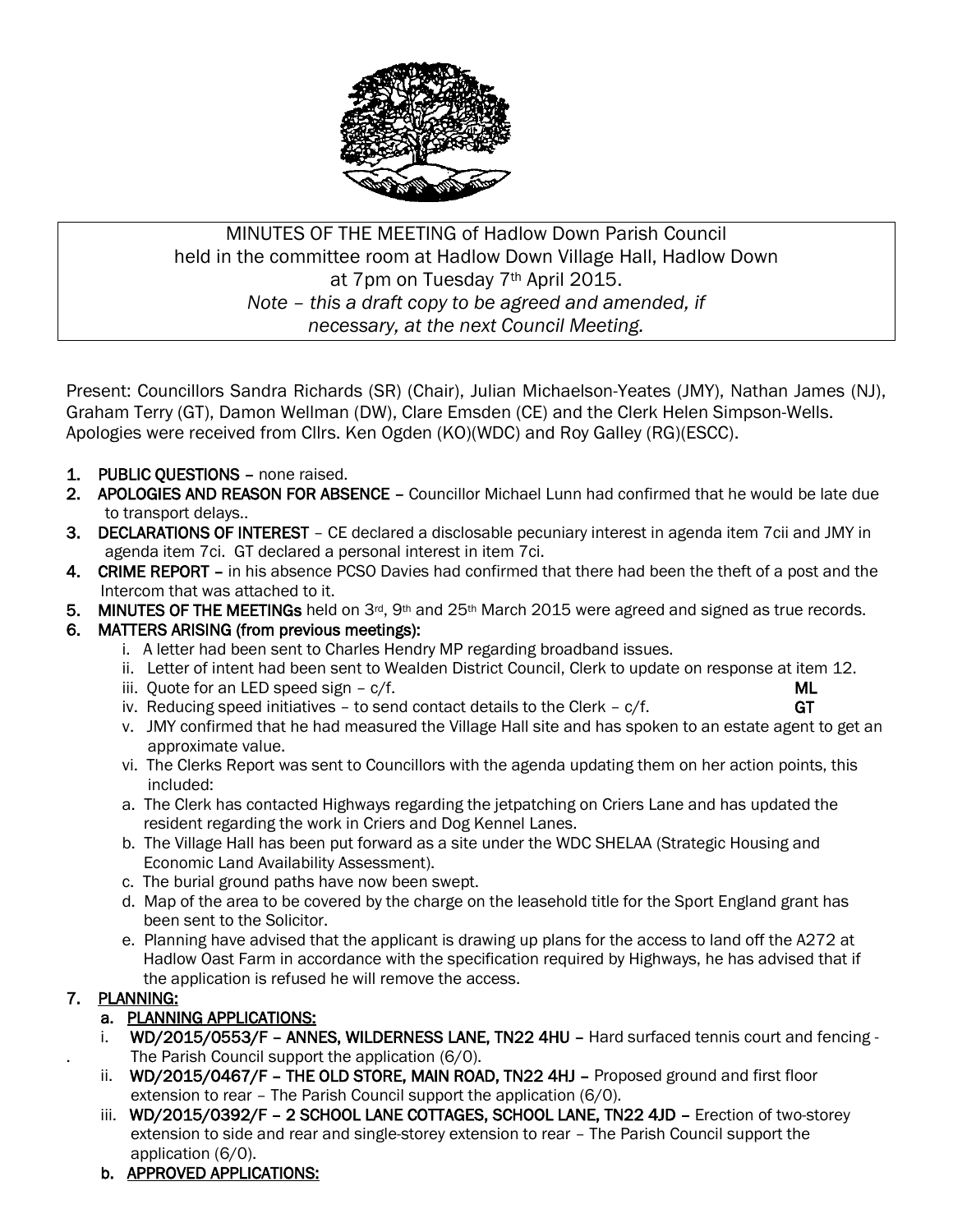i. WD/2015/0009/FR - Hastingford House, Hastingford Lane – Retention of tree house.

### c. PLANNING MATTERS:

- i. Gatehouse Farm, Stockland Lane inquiry date  $2^{nd}$  and  $3^{rd}$  September at Uckfield Civic Centre, planning inspectorate refs. APP/C1435/C/15/3002244, 3002245, 3002246.
- ii. Copy of enforcement notice received for Land at Five Chimneys Farm for the carrying out of earthworks to create tracks, ramps, mounds and jumps for motorcycling activities which are required to be removed within 3 months unless an appeal is made.
- 8. REPORT FROM CLLR. KEN OGDEN WDC the Clerk updated the meeting on KO's reaction to the response from WDC to the Parish Council's (PC) letter of intent regarding the Village Hall site becoming a SANGS (Suitable Alternative Natural Green Spaces) windfall.
- 9. BANK RECONCILIATION: –for March 2015 was agreed and signed, including by a non-signatory as part of the quarterly controls.

## 10. OTHER FINANCE MATTERS :

- i. The payment of £660 to Mr P Anderson for fingerpost work that was paid at the 9<sup>th</sup> March meeting was ratified at this meeting . Councillors commented on how pleased they were with the work.
- ii. The end of year financial report had been forwarded to Councillors prior to the meeting together with a commentary. It was confirmed that due to the income received from advertisements that the PC's donation for the Parish Magazine for 2015/16 would not be required. The Assets Register was agreed and signed.
- iii. Changes to the local audit and accountability framework the Clerk had sent details to Councillors of changes that were required to the audit and to the reporting of expenditure and landholdings. After a discussion these were agreed.
- iv. Review of burial ground fees the Clerk had recommended that no increase was made to the fees, this was agreed.

### 11. REPORTS FROM COUNCILLORS (COUNCIL MATTERS AND OUTSIDE BODIES):

- i. Cllr. Julian Michaelson-Yeates advised that whilst litter picking he had found the 30mph roundel and post from School Lane. The Clerk will advise Highways so that it can be reinstalled. Clerk
- ii. Cllr. Nathan James highlighted that the work on the ironworks on the A272 still hadn't been done. A Councillor highlighted the dip on the A272 by the Dog Kennel Lane junction, Highways do not feel that it is an issue and that it requires immediate attention, they will continue to monitor it. *The Clerk will Contact Highways for a date for the ironworks to be actioned.* **Clerk <b>Clerk**
- iii. Cllr. Clare Emsden advised that Highways drainage team have been working on their cyclical program in Hadlow Down. The grass cutting season has resumed and over the year 2 cuts will be made in Hadlow Down. Drainage works are continuing on the A272 at Curtains Hill until 15th May.

#### Cllr. Michael Lunn joined the meeting at 7:35pm

CE attended the Swift Celebration Event on behalf of the Parish Council and updated them on it.

 iv. Cllr. Damon Wellman highlighted that there was still a problem with cars parking on the pavement opposite Wilderness Lane. A Councillor highlighted that a car had been parked on the double yellow lines in School Lane, this has been reported to PCSO Davies. It was agreed for the *Clerk to write to the new occupiers in Grange Cottage to inform them that parking was not allowed on the pavement,* **Situation to be reviewed in 1 months' time.** Clerk and the state of the clerk clerk

 A Councillor raised concern about vehicles parking on the pavement outside the pub and how this can cause a problem for drivers pulling out of Hut Lane. A Councillor highlighted that some of these vehicles are parking within the pub's curtilage. *GT agreed to discuss with the landlord.* GT It was highlighted that there are 2 exits that can be used via Hut or Hall Lanes.

- v. Cllr. Nathan James advised that the Village Hall sign had been damaged, the Clerk has reported it to Highways and it has been removed.
- vi. Cllr. Sandra Richards confirmed that Highways were doing drainage in Curtains Hill, she will speak to the contractor about the work involved.
- 12. NEW COMMUNITY CENTRE the Clerk updated the meeting on the response from WDC to the PC's letter of intent to apply for a SANGS windfall application for the Village Hall. They have advised that the SANGS will not mitigate against new green-field development whether they are housing developments or new commercial/community developments, given the increased vehicle movements it would generate. The nitrogen monitoring process will take at least 5-6 years before any realistic assessment can be made as to whether increased vehicle movements will be acceptable. They are willing to meet with the PC however they have advised that it is unlikely that a larger hall would be considered at this stage. It was proposed that a meeting be organized after the election. The Clerk also updated the meeting on comments she had received from a planning agent, she had questioned whether the Village Hall land could be an exception site and had been advised that it would probably have the same limitations as it is technically a green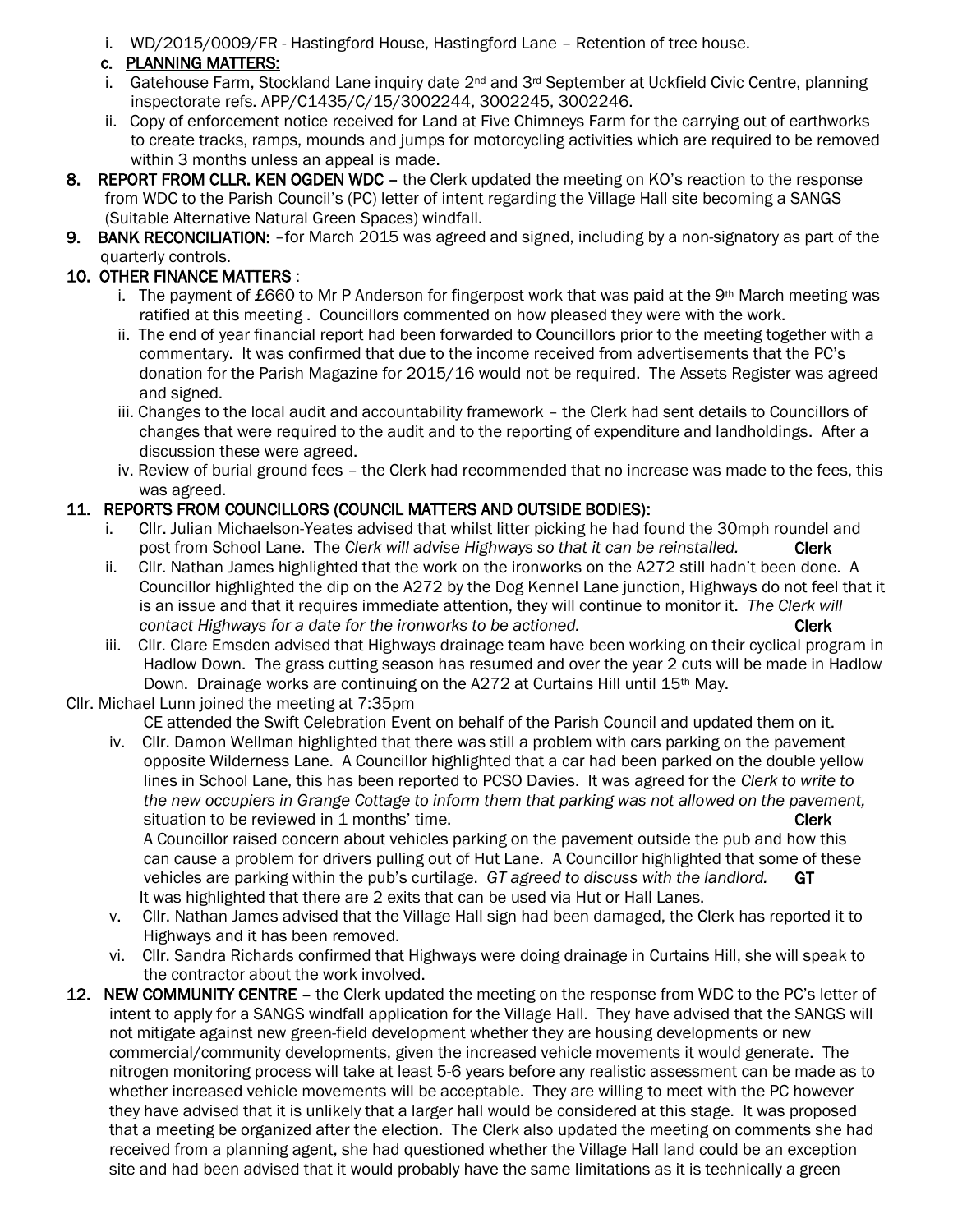field site. DW confirmed that he was willing to attend any meeting with WDC. It was confirmed that the Chair of the Community Centre Committee was applying for a grant to pay for the architect's fees and if this was successful they wouldn't need a grant from the PC.

13. RISK ASSESSMENTS – *GT took the risk assessments in order that he could undertake the annual review.* GT

#### 14. HIGHWAYS :

- i. The Clerk advised that she had informed Highways of the dirty signs on the A272 and has requested that they clean them. She suggested that people be encouraged to clean the signs near them if they live on any non-A roads and it is safe to do so. The PC felt that for Health and Safety reasons that people can't be asked to clean signs.
- ii. The Clerk had received correspondence from a contractor regarding the work that had been undertaken on the fingerposts, a Councillor had checked the size of the post and the Clerk had checked the specification from Highways and they were pleased with the work that had been undertaken. *NJ will check whether one of the rotten arms has now been replaced and if it hasn't will advise the Clerk.* NJ

*CE and NJ to undertake fingerpost survey.* CE **ALCONS CE/NJ** 

 iii. SLR meeting – CE has sent the minutes to GT who is checking them, they will then be copied to Councillors. CE updated the PC on the meeting. Highways have contacted the Clerk about a SID device however this has previously been tried in Hadlow Down. Highways are due to put an apron around the gully on the A272 opposite the junction with Tinkers Lane, it was questioned when this would be done, a Councillor suggested that this be raised with RG at the next meeting. Some jetpatching has been undertaken at Pound Green. The Clerk asked whether Highways had agreed that if the PC purchased an electronic speed sign whether they would be allowed to install it. It was agreed that *ML would get quotes and the PC would then look at whether they could obtain permission <i>from Highways to install it.* ML

 The Highways Steward has agreed to do a tour of Hadlow Down again with one of the Councillors. It was confirmed that the jetpatching had been completed in Criers Lane, concern was raised over the state of Dog Kennel Lane, the *Clerk will ask the Highways Steward to check the road surface.* Clerk

- iv. A272 following roadworks the Clerk advised that Highways had confirmed that they didn't have a 24 hour road closure as a long diversion would have been required and they needed to minimize the amount of disruption caused to the travelling public. With regard to the ironworks they need to design the works required to resolve the problem.
- 15. AFFORDABLE HOUSING the Clerk updated the PC on a presentation she had received on Community Land Trusts which are run by volunteers, community owned and controlled with an open and democratic structure, they can be permanently for affordable homes (with their own housing allocation policy) or other assets such as a village shop. The Clerk asked whether the PC wanted to investigate the option of affordable housing and advised that AiRS (Action in Rural Sussex) are able to do a survey to identify if there is a need and possible sites. For affordable housing the landowner would need to be willing to sell at below market value. It was suggested that the Village Hall land could be used. *The Clerk will contact AiRS to obtain the cost of undertaking a survey.* **The contact and the cost of undertaking a survey.**
- 16. ARBORICULTURIST SURVEY OF TREES the Clerk advised that she had been advised that every 3-5 years the PC need to have an arboriculturist check the trees on their land. The *Clerk will obtain further advice and get quotes.* **Clerk** 
	- NJ confirmed that he is willing to view trees with the arboriculturist.
- 17. BURIAL GROUND DRIVEWAY -the Clerk confirmed that she had sent details of the documentation she has relating to the driveway, to the Land Registry for their recommendation on what type of application should be completed. The Clerk updated the PC on the documentation she has and that the PC used to have a key to the gate at the end of the driveway and were responsible for unlocking it for people to gain access. Revd. France has advised that he is willing to support the PC's application for ownership of the driveway and that the Diocese has asked about prescriptive rights. It was agreed that the PC would wait for a response from the Land Registry and for the land to be registered and will then look at adding the prescriptive rights.
- 18. CREMATORIUMS the Clerk advised that she had spoken to a number of people connected with the industry and had been advised that unfortunately there had been a large number of unconnected deaths over the last few months which has caused a backlog. The PC felt that there was nothing that they could do about the delays at the crematoriums at this stage.
- 19. VILLAGE FAYRE the PC felt that it was worth having a presence at the Village Fayre, however due to other commitments, including to the fayre, there are a limited number of people available to man the stall. A discussion was held on what would be on the stall, The *Clerk to organize, with assistance from CE and SR*